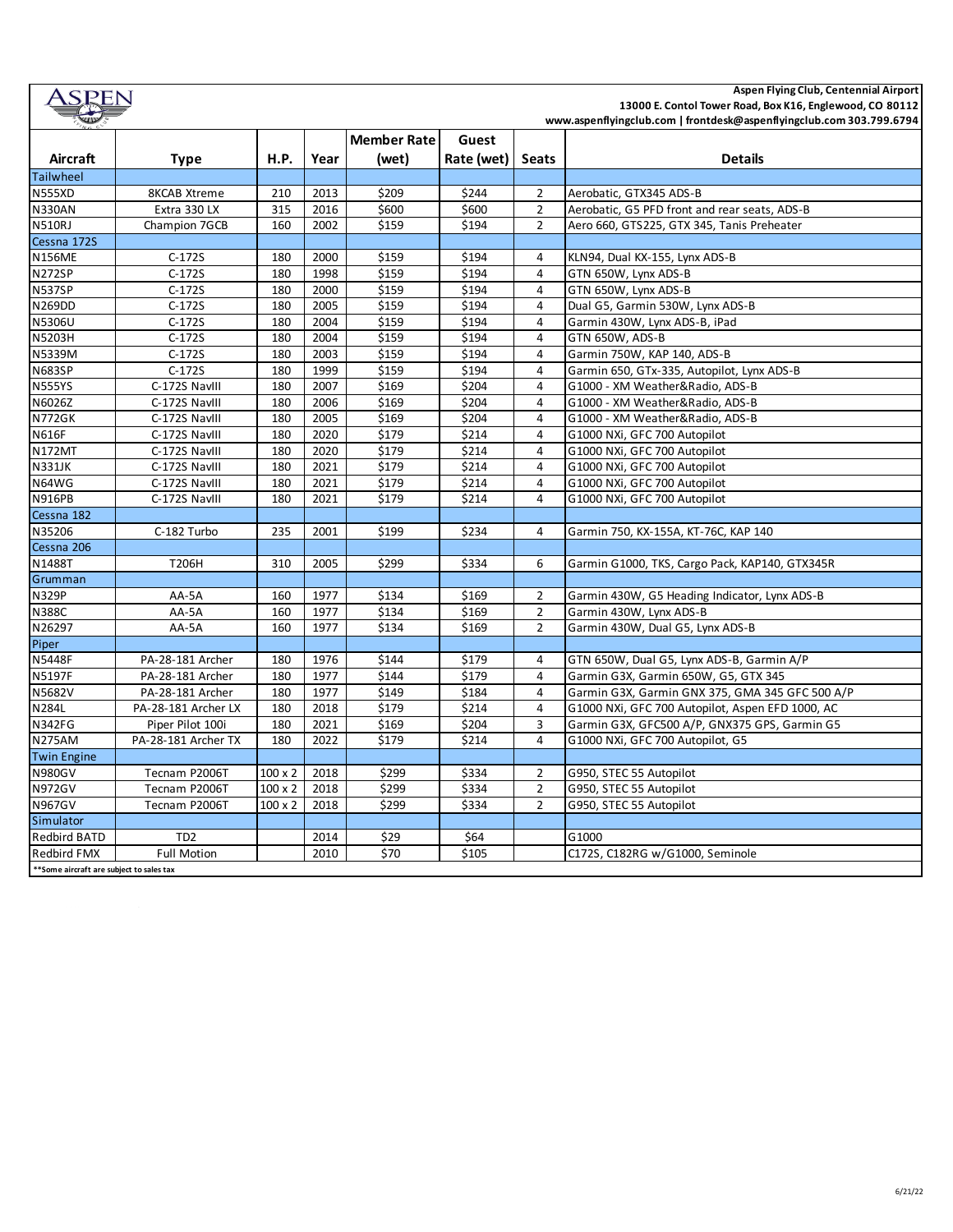| Western Air<br><b>KBIC</b> |                    |                | Western Air Flight Academy at KBJC, Rocky Mountain Metro Airport<br>11915 Airport Way, Suite 4<br>Broomfield, CO 80021<br>www.westernairflightacademy.com   303.466.6998 |                                         |       |                |                                                     |
|----------------------------|--------------------|----------------|--------------------------------------------------------------------------------------------------------------------------------------------------------------------------|-----------------------------------------|-------|----------------|-----------------------------------------------------|
| Aircraft                   | Type               | <b>H.P.</b>    |                                                                                                                                                                          | Year   Member Rate   Guest Rate   Seats |       |                | <b>Details</b>                                      |
| Cessna 172                 |                    |                |                                                                                                                                                                          |                                         |       |                |                                                     |
| N75775                     | C-172N             | 180            | 1977                                                                                                                                                                     | \$149                                   | \$184 | 4              | Garmin 430W. Lynx ADS-B                             |
| <b>N140PC</b>              | $C-172N$           | 180            | 1977                                                                                                                                                                     | \$149                                   | \$184 | 4              | Garmin 696, JPI Engine Monitor, Garmin 750, Dual G5 |
| N75839                     | $C-172N$           | 180            | 1976                                                                                                                                                                     | \$149                                   | \$184 | 4              | Garmin 650W, Lynx ADS-B                             |
| N5091E                     | $C-172N$           | 180            | 1978                                                                                                                                                                     | \$149                                   | \$184 | 4              | Dual G5, Garmin 430W, ADS-B                         |
| <b>N562AB</b>              | $C-172S$           | 180            | 2003                                                                                                                                                                     | \$159                                   | \$194 | 4              | Garmin 650, Autopilot                               |
| N65251                     | $C-172S$           | 180            | 2004                                                                                                                                                                     | \$159                                   | \$194 | 4              | GNX 375, ADS-B, Dual KX-155, Dual Garmin G5         |
| <b>N386SP</b>              | $C-172S$           | 180            | 1999                                                                                                                                                                     | \$159                                   | \$194 | 4              | GNX 375, ADS-B, Dual KX-155, Dual Garmin G5         |
| N1199D                     | C-172S NavIII      | 180            | 2006                                                                                                                                                                     | \$174                                   | \$209 | 4              | G1000, KAP 140 Autopilot                            |
| <b>N152SA</b>              | C-172S Navill      | 180            | 2013                                                                                                                                                                     | \$179                                   | \$214 | 4              | G1000, GFC 700 Autopilot, ADS-B                     |
| N74737                     | C-172S Navill      | 180            | 2020                                                                                                                                                                     | \$179                                   | \$214 | 4              | G1000 NXi, GFC 700 Autopilot                        |
| <b>N579WG</b>              | C-172S Navill      | 180            | 2021                                                                                                                                                                     | \$179                                   | \$214 | 4              | G1000 NXi, GFC 700 Autopilot                        |
| Cessna 182                 |                    |                |                                                                                                                                                                          |                                         |       |                |                                                     |
| N92151                     | $C-182$            | 252            | 1969                                                                                                                                                                     | \$189                                   | \$224 | 4              | Garmin 750, Dual G5, Sportsman STOL, Wing-X STOL    |
| Piper                      |                    |                |                                                                                                                                                                          |                                         |       |                |                                                     |
| N7616F                     | PA-28-151          | 180            | 1977                                                                                                                                                                     | \$129                                   | \$164 | 4              | Dual G5, Garmin 430, SL30 Nav/Com, Lynx ADS-B       |
| N2112K                     | PA-28-181          | 180            | 1978                                                                                                                                                                     | \$139                                   | \$174 | 4              | Dual G5, Garmin 430W, Lynx ADS-B                    |
| Multi Engine               |                    |                |                                                                                                                                                                          |                                         |       |                |                                                     |
| <b>N965GV</b>              | Tecnam P2006T      | $100 \times 2$ | 2018                                                                                                                                                                     | \$299                                   | \$334 |                | G950, STEC 55 Autopilot                             |
| <b>N973GV</b>              | Tecnam P2006T      | $100 \times 2$ | 2018                                                                                                                                                                     | \$299                                   | \$334 | $\overline{2}$ | G950, STEC 55 Autopilot                             |
| Simulator                  |                    |                |                                                                                                                                                                          |                                         |       |                |                                                     |
| Redbird FMX                | <b>Full Motion</b> |                | 2010                                                                                                                                                                     | \$55                                    | \$90  | 3              | C172S G1000, Piper Arrow, Seminole/BE76             |

| <b>WESTERN AIR</b> |                 |      |      |                              | Western Air Flight Academy at KCFO, Colorado Air and Spaceport |                |                                                |
|--------------------|-----------------|------|------|------------------------------|----------------------------------------------------------------|----------------|------------------------------------------------|
|                    |                 |      |      |                              |                                                                |                | 37835 Astra Way                                |
| WW                 |                 |      |      |                              |                                                                |                | <b>Watkins, CO 80173</b>                       |
| <b>KCFO</b>        |                 |      |      |                              |                                                                |                | www.westernairflightacademy.com   303.261.4041 |
| Aircraft           | <b>Type</b>     | H.P. | Year | Member Rate Guest Rate Seats |                                                                |                | <b>Details</b>                                 |
| Cessna 152         |                 |      |      |                              |                                                                |                |                                                |
| <b>N360RK</b>      | $C-152$         | 125  | 1977 | \$114                        | \$149                                                          | $\overline{2}$ | Garmin 430W, ADS-B                             |
| Cessna 172         |                 |      |      |                              |                                                                |                |                                                |
| <b>N707AT</b>      | $C-172N$        | 160  | 1977 | \$144                        | \$179                                                          | 4              | Garmin 750, Dual G5, GFC500 A/P ADS-B          |
| N70225             | C-172M          | 180  | 1976 | \$134                        | \$169                                                          | 4              | G530W, Dual Garmin G5, STEC-30, ADS-B          |
| <b>N738NB</b>      | $C-172N$        | 160  | 1978 | \$119                        | \$154                                                          | 4              | Garmin 530W, GTX-345 ADS-B                     |
| N2101E             | $C-172N$        | 180  | 1976 | \$139                        | \$174                                                          | 4              | Garmin 430. Garmin 696, ADS-B                  |
| Simulator          |                 |      |      |                              |                                                                |                |                                                |
| Redbird BATD       | TD <sub>2</sub> |      | 2014 | \$29                         | \$64                                                           |                | G1000                                          |

| Nebraska Flight Training, Kearney Regional Airport<br><b>NEBRASKA</b><br>www.americanflightschools.com  <br>W |              |             |      |                              |       |               |                                                               |  |
|---------------------------------------------------------------------------------------------------------------|--------------|-------------|------|------------------------------|-------|---------------|---------------------------------------------------------------|--|
| Aircraft                                                                                                      | Type         | <b>H.P.</b> | Year | Member Rate Guest Rate Seats |       |               | <b>Details</b>                                                |  |
| Tecnam                                                                                                        |              |             |      |                              |       |               |                                                               |  |
| N363X                                                                                                         | P2008        | 100         | 2012 | \$140                        | \$175 | $\mathcal{P}$ | G3X Touch x2, Garmin G5, Integra EMS, 2 Axis Autopilot, ADS-B |  |
| Cessna 172                                                                                                    |              |             |      |                              |       |               |                                                               |  |
| <b>N739ZN</b>                                                                                                 | $C-172N$     | 180         | 1978 | \$140                        | \$175 | 4             | GTN750, G430, ADS-B, Dual G5                                  |  |
| <b>N733TC</b>                                                                                                 | $C-172N$     | 160         | 1977 | \$140                        | \$175 | 2             | Garmin 430, Garmin G5 AI and HI, ADS-B                        |  |
| <b>N734CP</b>                                                                                                 | $C-172N$     | 160         | 1977 | \$140                        | \$175 | 4             | Garmin 430W, LYNX ADS-B                                       |  |
| N1297F                                                                                                        | $C-172N$     | 160         | 1979 | \$140                        | \$175 | 2             | Garmin 430W, Lynx ADS-B                                       |  |
| <b>N212CF</b>                                                                                                 | $C-172R$     | 160         | 1998 | \$140                        | \$175 | 4             | Garmin 430W, Lynx ADS-B, KAP 140 Autopilot                    |  |
| N2316T                                                                                                        | $C-172R$     | 180         | 1999 | \$140                        | \$175 | 4             | Garmin 430W, Lynx ADS-B, KAP 140 Autopilot                    |  |
| <b>Multi Engine</b>                                                                                           |              |             |      |                              |       |               |                                                               |  |
| <b>N537TW</b>                                                                                                 | Tecam P2006T | 90 X 2      | 2015 | \$279                        | \$314 | 4             | Garmin 950, ADS-B                                             |  |